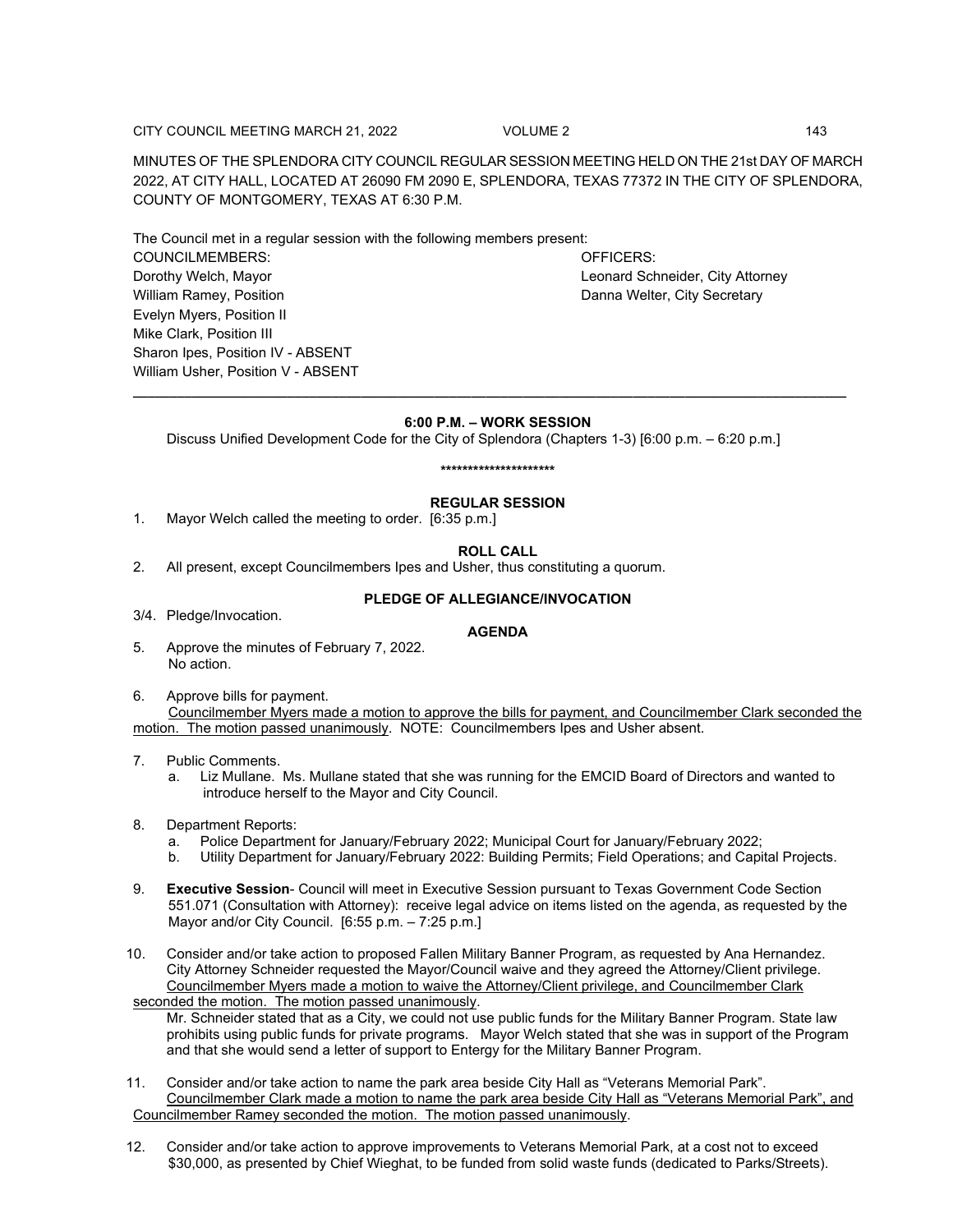Councilmember Ramey made a motion to approve the approve improvements to Veterans Memorial Park, at a cost not to exceed \$30,000, as presented by Chief Wieghat, to be funded from solid waste funds (dedicated to Parks/Streets), and Councilmember Clark seconded the motion. The motion passed unanimously.

13. Consider and/or take action to ratify purchase of set of six bronze military seals to Bronze Memorials, Inc., in an amount of \$7,434.50, to be placed in Veterans Memorial Park.

Councilmember Myers made a motion to ratify the purchase of set of six bronze military seals to Bronze Memorials, Inc., in an amount of \$7,434.50, to be placed in Veterans Memorial Park, and Councilmember Ramey seconded the motion. The motion passed unanimously.

14. Consider and/or take action on United States Army Donation Program for a display piece(s) for Veterans Memorial Park.

The City will assume all responsibility for the upkeep and safety of the item(s), if approve. Councilmember Clark made a motion to authorize the application for the United States Army Donation Program for a display piece(s) for Veterans Memorial Park at a cost not to exceed \$10,000, and Councilmember Myers seconded the motion. The motion passed unanimously.

- 15. Consider and/or discuss Foster Care home in Parkland, as requested by Cheryl Griego. No action.
- 16. Consider and/or take action on request to rezone the property at 15035 Memorial Drive as Commercial, as requested by Jhon Michael Alzate.

Councilmember Ramey made a motion to recess into Executive Session, and Councilmember Clark seconded the motion. The motion passed unanimously. [8:20 p.m. – 8:35 p.m.]

Councilmember Ramey made a motion to Deny the request to rezone the property at 15035 Memorial Drive as Commercial, and Councilmember Myers seconded the motion. The motion passed unanimously.

- 17. Consider and/or take action on proposed 48 space RV Park by Glenn Whitehead, Sundown Property Development LLC, to be located at 15977 1st Street. No action.
- 18. Consider and/or take action amended plat 15264 Memorial and 15260 Memorial, as requested by Brian and Michelle Kennedy. No action.
- 19. Consider and/or take action to release the warranty bonds, and accept Utility/Infrastructure conveyance of public improvements for Splendora Fields Section 2, in accordance with the Agreement with Splendora Development, LTD.

Councilmember Clark made a motion to release the warranty bonds and accept Utility/Infrastructure conveyance of public improvements for Splendora Fields Section 2, in accordance with the Agreement with Splendora Development, LTD, and Councilmember Ramey seconded the motion. The motion passed unanimously.

20. Consider and/or take action on participation of funds in an amount not to exceed \$15,000, for Angel Body Armor for the City's Police Department.

Police Chief Wieghat stated that Chaplain Culberth has been raising money to help pay for the body armor for all the police officers and requested Council authorize payment of \$15,000 to be able to purchase the armor. Councilmember Clark made a motion to approve \$30,000 for the Angel Body Armor, and Councilmember Ramey seconded the motion. The motion passed unanimously.

21. Consider and/or take action on Ordinance 2022-03-21 declining to approve the change in rates requested by Entergy Texas, Inc.'s statement of intent filed with the City on January 31, 2022. Councilmember Ramey made a motion to approve Ordinance 2022-03-21 declining to approve the change in

rates requested by Entergy Texas, Inc.'s statement of intent filed with the City on January 31, 2022, and Councilmember Myers seconded the motion. The motion passed unanimously.

22. Consider and/or take action on Resolution 2022-03-21 authorizing submission of an EMCID Community Grant for improvements to Heritage Park (Drone).

Councilmember Clark made a motion to approve Resolution 2022-03-21 authorizing submission of an EMCID Community Grant for improvements to Heritage Park (Drone), and Councilmember Myers seconded the motion. The motion passed unanimously.

23. Consider and/or take action on Unified Development Code – Chapters 1-3. (Separate packet). Councilmember Clark made a motion to authorize staff to move forward with the UDC, and Councilmember Ramey seconded the motion. The motion passed unanimously.